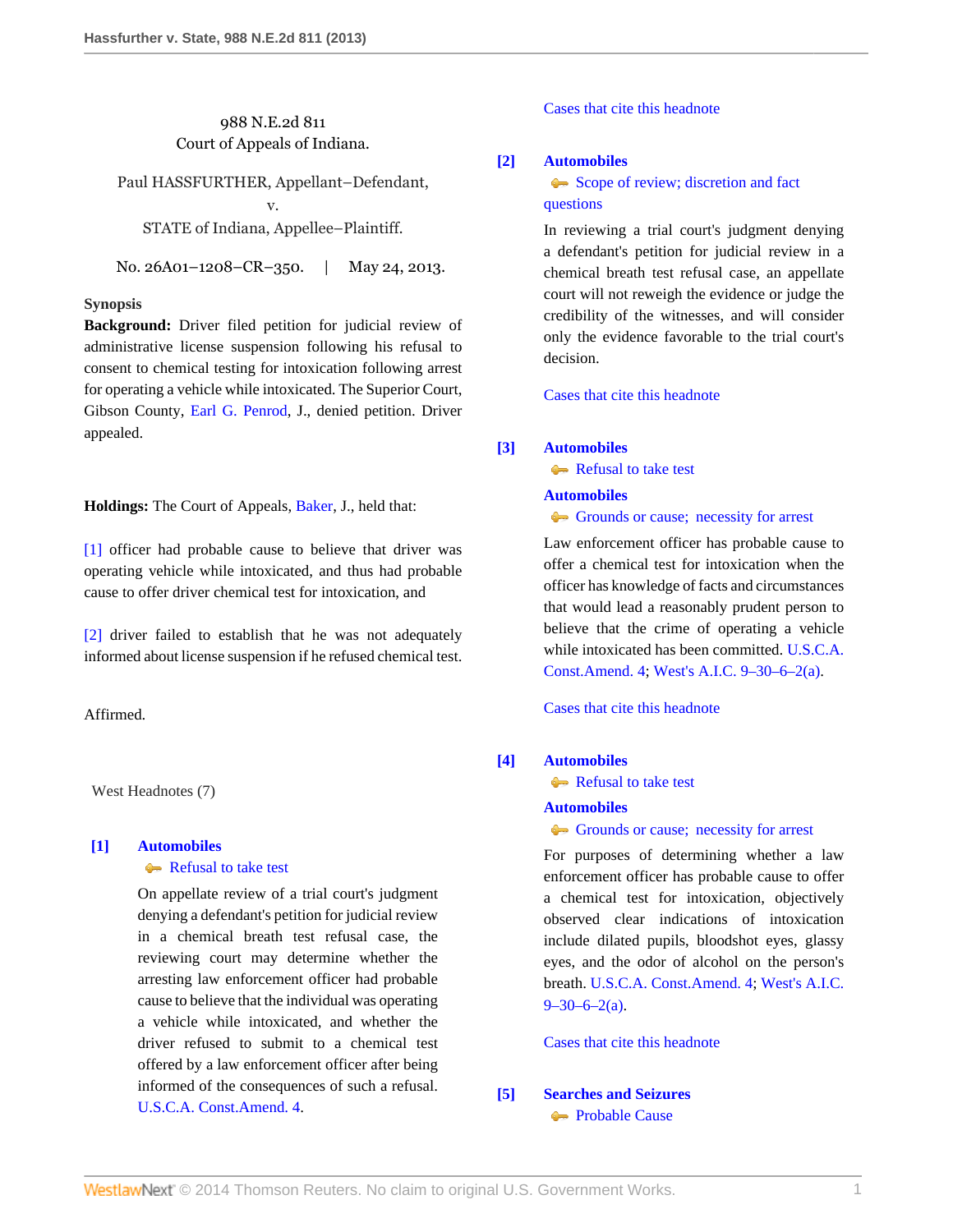Probable cause requires only the probability that criminal activity has occurred. [U.S.C.A.](http://www.westlaw.com/Link/Document/FullText?findType=L&pubNum=1000546&cite=USCOAMENDIV&originatingDoc=Idc8860e8c6bd11e2a160cacff148223f&refType=LQ&originationContext=document&vr=3.0&rs=cblt1.0&transitionType=DocumentItem&contextData=(sc.Search)) [Const.Amend. 4.](http://www.westlaw.com/Link/Document/FullText?findType=L&pubNum=1000546&cite=USCOAMENDIV&originatingDoc=Idc8860e8c6bd11e2a160cacff148223f&refType=LQ&originationContext=document&vr=3.0&rs=cblt1.0&transitionType=DocumentItem&contextData=(sc.Search))

[Cases that cite this headnote](http://www.westlaw.com/Link/RelatedInformation/DocHeadnoteLink?docGuid=Idc8860e8c6bd11e2a160cacff148223f&headnoteId=203061228600520130924201824&originationContext=document&vr=3.0&rs=cblt1.0&transitionType=CitingReferences&contextData=(sc.Search))

#### <span id="page-1-0"></span>**[\[6\]](#page-4-0) [Automobiles](http://www.westlaw.com/Browse/Home/KeyNumber/48A/View.html?docGuid=Idc8860e8c6bd11e2a160cacff148223f&originationContext=document&vr=3.0&rs=cblt1.0&transitionType=DocumentItem&contextData=(sc.Search))**

[Refusal to take test](http://www.westlaw.com/Browse/Home/KeyNumber/48Ak144.1(1.20)/View.html?docGuid=Idc8860e8c6bd11e2a160cacff148223f&originationContext=document&vr=3.0&rs=cblt1.0&transitionType=DocumentItem&contextData=(sc.Search))

## **[Automobiles](http://www.westlaw.com/Browse/Home/KeyNumber/48A/View.html?docGuid=Idc8860e8c6bd11e2a160cacff148223f&originationContext=document&vr=3.0&rs=cblt1.0&transitionType=DocumentItem&contextData=(sc.Search))**

#### [Grounds or cause; necessity for arrest](http://www.westlaw.com/Browse/Home/KeyNumber/48Ak419/View.html?docGuid=Idc8860e8c6bd11e2a160cacff148223f&originationContext=document&vr=3.0&rs=cblt1.0&transitionType=DocumentItem&contextData=(sc.Search))

Information that dispatcher received from concerned citizen, officer's observations of vehicle parked at location reported by citizen and of driver's demeanor at that location, and driver's admissions, were sufficient to establish that officer had probable cause to believe that driver was operating vehicle while intoxicated, and thus had probable cause to offer driver chemical test for intoxication. [U.S.C.A. Const.Amend. 4;](http://www.westlaw.com/Link/Document/FullText?findType=L&pubNum=1000546&cite=USCOAMENDIV&originatingDoc=Idc8860e8c6bd11e2a160cacff148223f&refType=LQ&originationContext=document&vr=3.0&rs=cblt1.0&transitionType=DocumentItem&contextData=(sc.Search)) [West's A.I.C. 9–30–6–2\(a\).](http://www.westlaw.com/Link/Document/FullText?findType=L&pubNum=1000009&cite=INS9-30-6-2&originatingDoc=Idc8860e8c6bd11e2a160cacff148223f&refType=SP&originationContext=document&vr=3.0&rs=cblt1.0&transitionType=DocumentItem&contextData=(sc.Search)#co_pp_8b3b0000958a4)

[Cases that cite this headnote](http://www.westlaw.com/Link/RelatedInformation/DocHeadnoteLink?docGuid=Idc8860e8c6bd11e2a160cacff148223f&headnoteId=203061228600620130924201824&originationContext=document&vr=3.0&rs=cblt1.0&transitionType=CitingReferences&contextData=(sc.Search))

# <span id="page-1-1"></span>**[\[7\]](#page-4-1) [Automobiles](http://www.westlaw.com/Browse/Home/KeyNumber/48A/View.html?docGuid=Idc8860e8c6bd11e2a160cacff148223f&originationContext=document&vr=3.0&rs=cblt1.0&transitionType=DocumentItem&contextData=(sc.Search))**

## [Refusal of test](http://www.westlaw.com/Browse/Home/KeyNumber/48Ak144.2(10.3)/View.html?docGuid=Idc8860e8c6bd11e2a160cacff148223f&originationContext=document&vr=3.0&rs=cblt1.0&transitionType=DocumentItem&contextData=(sc.Search))

Driver seeking judicial review of two-year license suspension following his refusal to consent to chemical testing for intoxication failed to establish that he was not adequately informed about license suspension if he refused chemical test, due to fact that implied consent card referenced only one-year suspension and contained no information concerning twoyear suspension applicable to drivers with a prior conviction for operating a vehicle while intoxicated, where officer testified that he orally informed defendant of such consequence. [West's](http://www.westlaw.com/Link/Document/FullText?findType=L&pubNum=1000009&cite=INS9-30-6-9&originatingDoc=Idc8860e8c6bd11e2a160cacff148223f&refType=SP&originationContext=document&vr=3.0&rs=cblt1.0&transitionType=DocumentItem&contextData=(sc.Search)#co_pp_a83b000018c76) [A.I.C. 9–30–6–9\(b\)](http://www.westlaw.com/Link/Document/FullText?findType=L&pubNum=1000009&cite=INS9-30-6-9&originatingDoc=Idc8860e8c6bd11e2a160cacff148223f&refType=SP&originationContext=document&vr=3.0&rs=cblt1.0&transitionType=DocumentItem&contextData=(sc.Search)#co_pp_a83b000018c76).

[Cases that cite this headnote](http://www.westlaw.com/Link/RelatedInformation/DocHeadnoteLink?docGuid=Idc8860e8c6bd11e2a160cacff148223f&headnoteId=203061228600720130924201824&originationContext=document&vr=3.0&rs=cblt1.0&transitionType=CitingReferences&contextData=(sc.Search))

**Attorneys and Law Firms**

**\*812** [Mark A. Foster,](http://www.westlaw.com/Link/Document/FullText?findType=h&pubNum=176284&cite=0283137301&originatingDoc=Idc8860e8c6bd11e2a160cacff148223f&refType=RQ&originationContext=document&vr=3.0&rs=cblt1.0&transitionType=DocumentItem&contextData=(sc.Search)) Foster, O'Daniel, Hambidge & Lynch, LLP, Evansville, IN, Attorney for Appellant.

[Gregory F. Zoeller,](http://www.westlaw.com/Link/Document/FullText?findType=h&pubNum=176284&cite=0136038801&originatingDoc=Idc8860e8c6bd11e2a160cacff148223f&refType=RQ&originationContext=document&vr=3.0&rs=cblt1.0&transitionType=DocumentItem&contextData=(sc.Search)) Attorney General of Indiana, [Katherine](http://www.westlaw.com/Link/Document/FullText?findType=h&pubNum=176284&cite=0341679801&originatingDoc=Idc8860e8c6bd11e2a160cacff148223f&refType=RQ&originationContext=document&vr=3.0&rs=cblt1.0&transitionType=DocumentItem&contextData=(sc.Search)) [Modesitt Cooper,](http://www.westlaw.com/Link/Document/FullText?findType=h&pubNum=176284&cite=0341679801&originatingDoc=Idc8860e8c6bd11e2a160cacff148223f&refType=RQ&originationContext=document&vr=3.0&rs=cblt1.0&transitionType=DocumentItem&contextData=(sc.Search)) Deputy Attorney General, Indianapolis, IN, Attorneys for Appellee.

**Opinion**

## **\*813 OPINION**

#### [BAKER,](http://www.westlaw.com/Link/Document/FullText?findType=h&pubNum=176284&cite=0210100701&originatingDoc=Idc8860e8c6bd11e2a160cacff148223f&refType=RQ&originationContext=document&vr=3.0&rs=cblt1.0&transitionType=DocumentItem&contextData=(sc.Search)) Judge.

In this case, the appellant-defendant Paul Hassfurther appeals the trial court's denial of his petition for judicial review that involved his refusal to take a chemical test for intoxication. Hassfurther argues that the arresting officer lacked probable cause to believe that he was operating a vehicle while intoxicated. Hassfurther further maintains that the evidence was insufficient to support the trial court's determination that he knowingly refused to take the chemical test because he was not properly advised of the consequences of his refusal to take such a test.

The evidence established that a citizen informant called 911, identified herself, and reported that she had followed a suspected drunk driver, who was later identified as Hassfurther, operating a Toyota truck with the logo of a fox on the back of it, to a local gas station. A police officer approached Hassfurther in the store and saw him leaning on the counter. Hassfurther smelled strongly of alcohol, his speech was slurred, and his eyes were red. This evidence, coupled with Hassfurther's admission to the police officer that he had been drinking and was the driver of the Toyota, established probable cause that Hassfurther had been operating the vehicle while intoxicated.

The evidence was also sufficient to establish that Hassfurther knowingly refused to take a chemical test for intoxication when the police officer testified that he advised Hassfurther under the implied consent law that a two-year driver's license suspension would result in light of a prior conviction for driving while intoxicated if he refused to take a chemical test for intoxication. Thus, we conclude that the trial court properly denied Hassfurther's petition for judicial review.

## <span id="page-1-2"></span>*FACTS***[1](#page-5-0)**

On July 15, 2011, Lieutenant Timothy Gaines, an officer with the Oakland City Police Department, was dispatched to the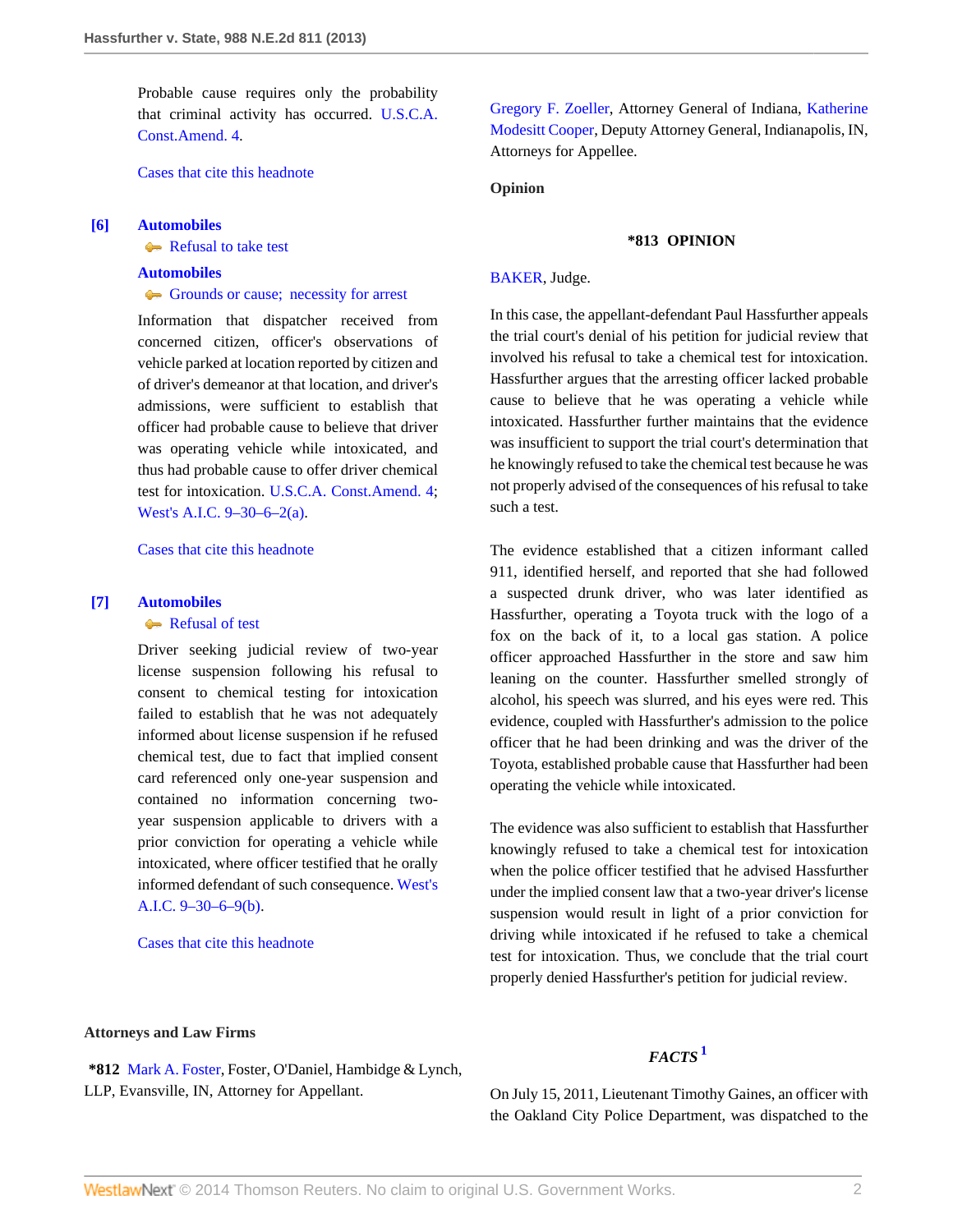<span id="page-2-0"></span>Shell Mart in Gibson County "in reference to a possible drunk driver." Tr. p. 6. $<sup>2</sup>$  $<sup>2</sup>$  $<sup>2</sup>$  Bonita Walton had telephoned the police</sup> department's dispatcher and reported that she had followed a Toyota Tundra truck to the local Shell Mart where she observed a male exit the vehicle and enter the store. Walton told the dispatcher that the vehicle had a logo of a fox on the back of it. Walton also described the driver of the truck as a white male with dark hair.

At approximately 6:00 a.m., Lieutenant Gaines drove into the Shell Mart and observed a vehicle matching Walton's description. Lieutenant Gaines ran the license plate and walked inside the store to make contact with the driver, who was subsequently identified as Hassfurther. Lieutenant Gaines approached Hassfurther and saw him "leaning, almost laying," on the store's checkout counter. Tr. p. 8. Lieutenant Gaines asked Hassfurther if he was driving the Toyota Tundra that was parked outside. Hassfurther acknowledged that he had been driving that vehicle and Lieutenant Gaines noticed a strong **\*814** odor of alcohol on Hassfurther's breath. Lieutenant Gaines also determined that Hassfurther's speech was slurred and his eyes were red. Hassfurther admitted to Lieutenant Gaines that he "had been drinking the night before." *Id.*

Lieutenant Gaines asked Hassfurther if he would submit to a portable breath test (PBT). Hassfurther refused, and Lieutenant Gaines read to Hassfurther from an implied consent card, which provided:

> Implied consent warning. I have probable cause to believe you've operated a vehicle while intoxicated. I must now offer you the opportunity to submit to a chemical test and inform you that your refusal to submit to a chemical test will result in the suspension of your driving privileges for one year. Will you now take the chemical test?

Tr. p. 10, 19–20. Hassfurther again refused. Even though Hassfurther admitted to Lieutenant Gaines that he had been driving the vehicle, after Lieutenant Gaines again read from the implied consent card and stated that he believed that Hassfurther had been driving, Hassfurther responded, "well, you didn't see me driving." *Id.* at 10. Hassfurther then stated that he would take a PBT for a public intoxication charges but not for driving while intoxicated. Lieutenant Gaines explained the implied consent law and told Hassfurther that refusing to take the test would result in an automatic suspension of his driver's license. At that point, Hassfurther agreed to take a PBT, which detected the presence of alcohol.

Lieutenant Gaines handcuffed Hassfurther and transported him to the Gibson County Jail. Hassfurther told Lieutenant Gaines that someone could travel to the Shell Mart and remove his truck from the premises.

After Lieutenant Gaines had taken Hassfurther to the booking room at the jail, Hassfurther was again informed of the contents of the implied consent card. Lieutenant Gaines also advised Hassfurther at that time that refusal along with a prior conviction for driving while intoxicated would result in a two-year license suspension. Hassfurther again informed the officers that he would take a chemical test for public intoxication but not for operating a vehicle while intoxicated. Lieutenant Gaines told Hassfurther that he was being charged with operating a vehicle while intoxicated, at which point Hassfurther stated that he "was not taking any test." Tr. p. 13.

The State charged Hassfurther with operating a vehicle while intoxicated, and it further alleged that Hassfurther knowingly refused to take a chemical test for intoxication. On July 27, 2011, the trial court contacted the Bureau of Motor Vehicles (BMV) and notified it of Hassfurther's probable cause license suspension. Thereafter, Hassfurther filed a petition for judicial review, alleging that Lieutenant Gaines did not have probable cause to believe that Hassfurther had operated a vehicle while intoxicated when Lieutenant Gaines offered him a chemical test for intoxication, that he was not properly advised of his implied consent rights, and that he did not knowingly refuse the chemical test for intoxication.

Following a hearing on the petition, the trial court denied Hassfurther's request, determining that Lieutenant Gaines had probable cause to believe that Hassfurther operated a vehicle while intoxicated, and that the implied consent advisement was proper to support a finding that Hassfurther knowingly refused to take the chemical test. Hassfurther now appeals the denial of his petition for judicial review.

### **\*815** *DISCUSSION AND DECISION*

## *I. Probable Cause*

Hassfurther contends that the evidence was insufficient to support the trial court's finding that Lieutenant Gaines had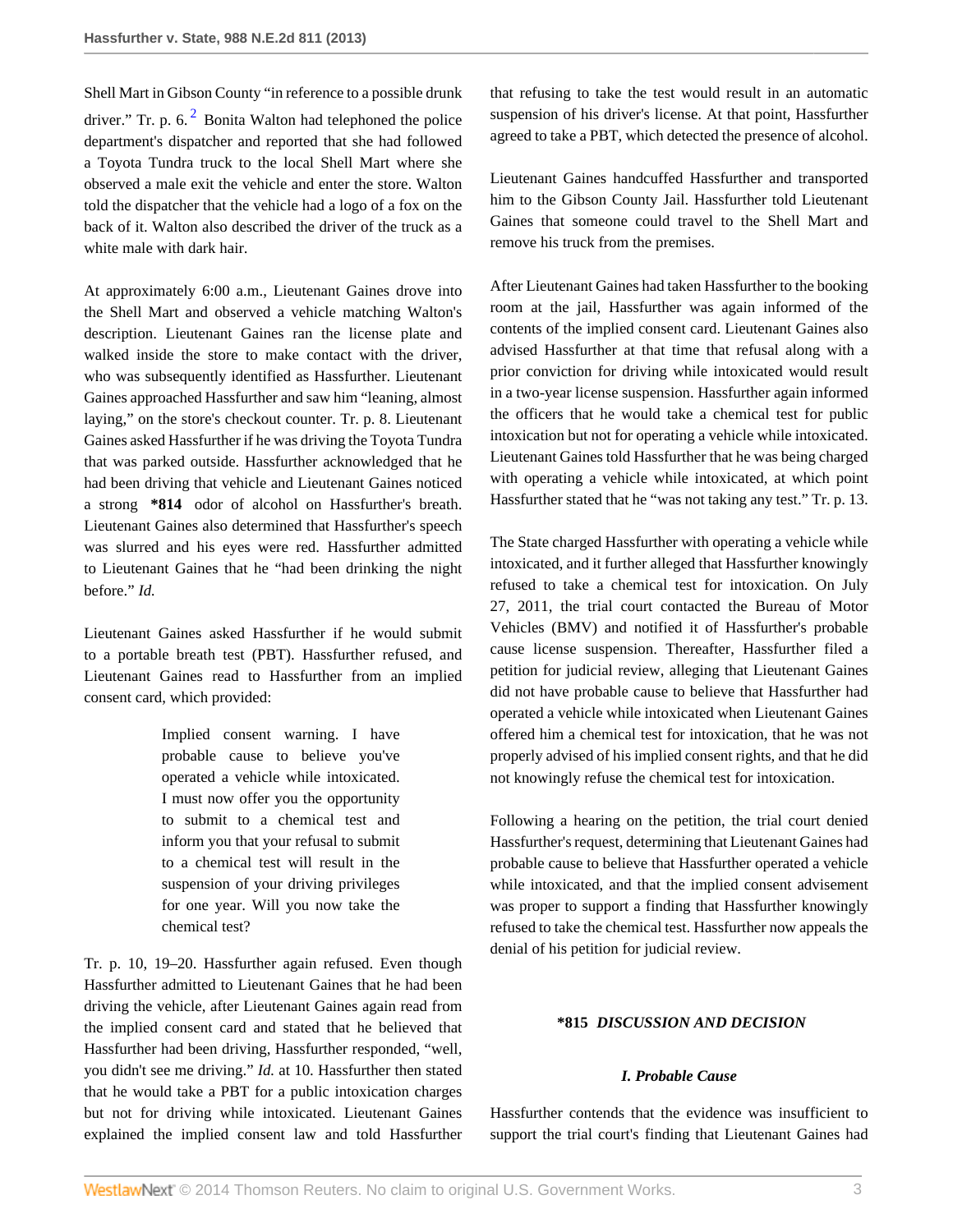probable cause to believe that Hassfurther was operating a vehicle while intoxicated. Specifically, Hassfurther argues that his petition for judicial review should have been granted because Lieutenant Gaines did not see him driving and Walton's "information lacked sufficient specificity to be considered credible." Appellant's Br. p. 4.

In addressing Hassfurther's contentions, we initially observe that [Indiana Code section 9–30–6–8](http://www.westlaw.com/Link/Document/FullText?findType=L&pubNum=1000009&cite=INS9-30-6-8&originatingDoc=Idc8860e8c6bd11e2a160cacff148223f&refType=LQ&originationContext=document&vr=3.0&rs=cblt1.0&transitionType=DocumentItem&contextData=(sc.Search)) provides that

- (a) Whenever a judicial officer has determined that there was probable cause to believe that a person has violated IC 9–30–5, IC 35–46–9, or IC 14–15–8 (before its repeal), the clerk of the court shall forward:
	- (1) a copy of the affidavit; and

(2) a bureau certificate as described in section 16 of this chapter; to the bureau.

- (b) The probable cause affidavit required under section 7(b) (2) of this chapter must do the following:
	- (1) Set forth the grounds for the arresting officer's belief that there was probable cause that the arrested person was operating a vehicle in violation of IC 9–30–5....
	- (2) State that the person was arrested for a violation of IC 9–30–5 ....
	- (3) State whether the person:

(A) refused to submit to a chemical test when offered; or

(B) submitted to a chemical test that resulted in prima facie evidence that the person was intoxicated.

<span id="page-3-1"></span><span id="page-3-0"></span>(4) Be sworn to by the arresting officer.

**[\[1\]](#page-0-0) [\[2\]](#page-0-1)** Our review of the trial court's judgment denying a defendant's petition for judicial review of a chemical breath test refusal is limited. Specifically, we may determine whether the arresting law enforcement officer had probable cause to believe that the individual was operating a vehicle while intoxicated, and whether the driver refused to submit to a chemical test offered by a law enforcement officer after being informed of the consequences of such a refusal. *Upchurch v. State,* [839 N.E.2d 1218, 1220](http://www.westlaw.com/Link/Document/FullText?findType=Y&serNum=2007985409&pubNum=578&fi=co_pp_sp_578_1220&originationContext=document&vr=3.0&rs=cblt1.0&transitionType=DocumentItem&contextData=(sc.Search)#co_pp_sp_578_1220) [\(Ind.Ct.App.2005\)](http://www.westlaw.com/Link/Document/FullText?findType=Y&serNum=2007985409&pubNum=578&fi=co_pp_sp_578_1220&originationContext=document&vr=3.0&rs=cblt1.0&transitionType=DocumentItem&contextData=(sc.Search)#co_pp_sp_578_1220). In doing so, we will not reweigh the evidence or judge the credibility of the witnesses, and we

will consider only the evidence favorable to the trial court's decision. *[Id.](http://www.westlaw.com/Link/Document/FullText?findType=Y&serNum=2007985409&originationContext=document&vr=3.0&rs=cblt1.0&transitionType=DocumentItem&contextData=(sc.Search))*

<span id="page-3-4"></span><span id="page-3-3"></span><span id="page-3-2"></span>**[\[3\]](#page-0-2) [\[4\]](#page-0-3) [\[5\]](#page-0-4)** A law enforcement officer has probable cause to offer a chemical test for intoxication when the officer has knowledge of facts and circumstances that would lead a reasonably prudent person to believe that the crime of operating a vehicle while intoxicated has been committed. *Gibson v. State,* [518 N.E.2d 1132, 1136 \(Ind.Ct.App.1988\)](http://www.westlaw.com/Link/Document/FullText?findType=Y&serNum=1988021432&pubNum=578&fi=co_pp_sp_578_1136&originationContext=document&vr=3.0&rs=cblt1.0&transitionType=DocumentItem&contextData=(sc.Search)#co_pp_sp_578_1136); I.C.  $\frac{8}{9}$  9–30–6–2(a). We have previously determined that "[o]bjectively observed clear indications of intoxication include dilated pupils, bloodshot eyes, glassy eyes, and the odor of alcohol on the person's breath." *[Frensemeier v.](http://www.westlaw.com/Link/Document/FullText?findType=Y&serNum=2009324931&pubNum=578&fi=co_pp_sp_578_162&originationContext=document&vr=3.0&rs=cblt1.0&transitionType=DocumentItem&contextData=(sc.Search)#co_pp_sp_578_162) State,* [849 N.E.2d 157, 162 \(Ind.Ct.App.2006\).](http://www.westlaw.com/Link/Document/FullText?findType=Y&serNum=2009324931&pubNum=578&fi=co_pp_sp_578_162&originationContext=document&vr=3.0&rs=cblt1.0&transitionType=DocumentItem&contextData=(sc.Search)#co_pp_sp_578_162) Probable cause requires only the probability that criminal activity has occurred. *Jellison v. State,* [656 N.E.2d 532, 534](http://www.westlaw.com/Link/Document/FullText?findType=Y&serNum=1995210182&pubNum=578&fi=co_pp_sp_578_534&originationContext=document&vr=3.0&rs=cblt1.0&transitionType=DocumentItem&contextData=(sc.Search)#co_pp_sp_578_534) [\(Ind.Ct.App.1995\)](http://www.westlaw.com/Link/Document/FullText?findType=Y&serNum=1995210182&pubNum=578&fi=co_pp_sp_578_534&originationContext=document&vr=3.0&rs=cblt1.0&transitionType=DocumentItem&contextData=(sc.Search)#co_pp_sp_578_534).

In instances that involve a concerned citizen's report of a possible drunk driver, we have held:

> [W]hen an officer receives a dispatcher's message, he has no reason to question the source or credibility. Too, the circumstances suggest urgency and a need for immediate action on the part of the **\*816** officer. Reasonableness of the investigative stop should be given the utmost scrutiny by the trial court.

#### *Bogetti v. State,* [723 N.E.2d 876, 880 \(Ind.Ct.App.2000\).](http://www.westlaw.com/Link/Document/FullText?findType=Y&serNum=2000046322&pubNum=578&fi=co_pp_sp_578_880&originationContext=document&vr=3.0&rs=cblt1.0&transitionType=DocumentItem&contextData=(sc.Search)#co_pp_sp_578_880)

As discussed above, the evidence established that Lieutenant Gaines responded to a dispatch of a possible drunk driver who was operating a Toyota Tundra with an emblem of a fox on the back of the vehicle. Tr. p. 6–7. Walton identified herself to the dispatcher, described the truck and the driver, and reported that she followed the vehicle to the Shell Mart. Walton also reported that she observed the driver walk into the Shell Mart. *Id.*

When Lieutenant Gaines arrived at the Shell Mart, he noticed a Toyota Tundra truck parked in the lot that matched Walton's description. *Id.* at 7, 8. No other vehicles in the lot fit that description. Thus, Walton's information that the truck was driven to that location was corroborated and there was, therefore, indication that the remaining information in her report was reliable and credible. *See [Lampkins v. State,](http://www.westlaw.com/Link/Document/FullText?findType=Y&serNum=1997137570&pubNum=578&fi=co_pp_sp_578_1271&originationContext=document&vr=3.0&rs=cblt1.0&transitionType=DocumentItem&contextData=(sc.Search)#co_pp_sp_578_1271)* [682 N.E.2d 1268, 1271–72 \(Ind.1997\)](http://www.westlaw.com/Link/Document/FullText?findType=Y&serNum=1997137570&pubNum=578&fi=co_pp_sp_578_1271&originationContext=document&vr=3.0&rs=cblt1.0&transitionType=DocumentItem&contextData=(sc.Search)#co_pp_sp_578_1271) (observing that a tip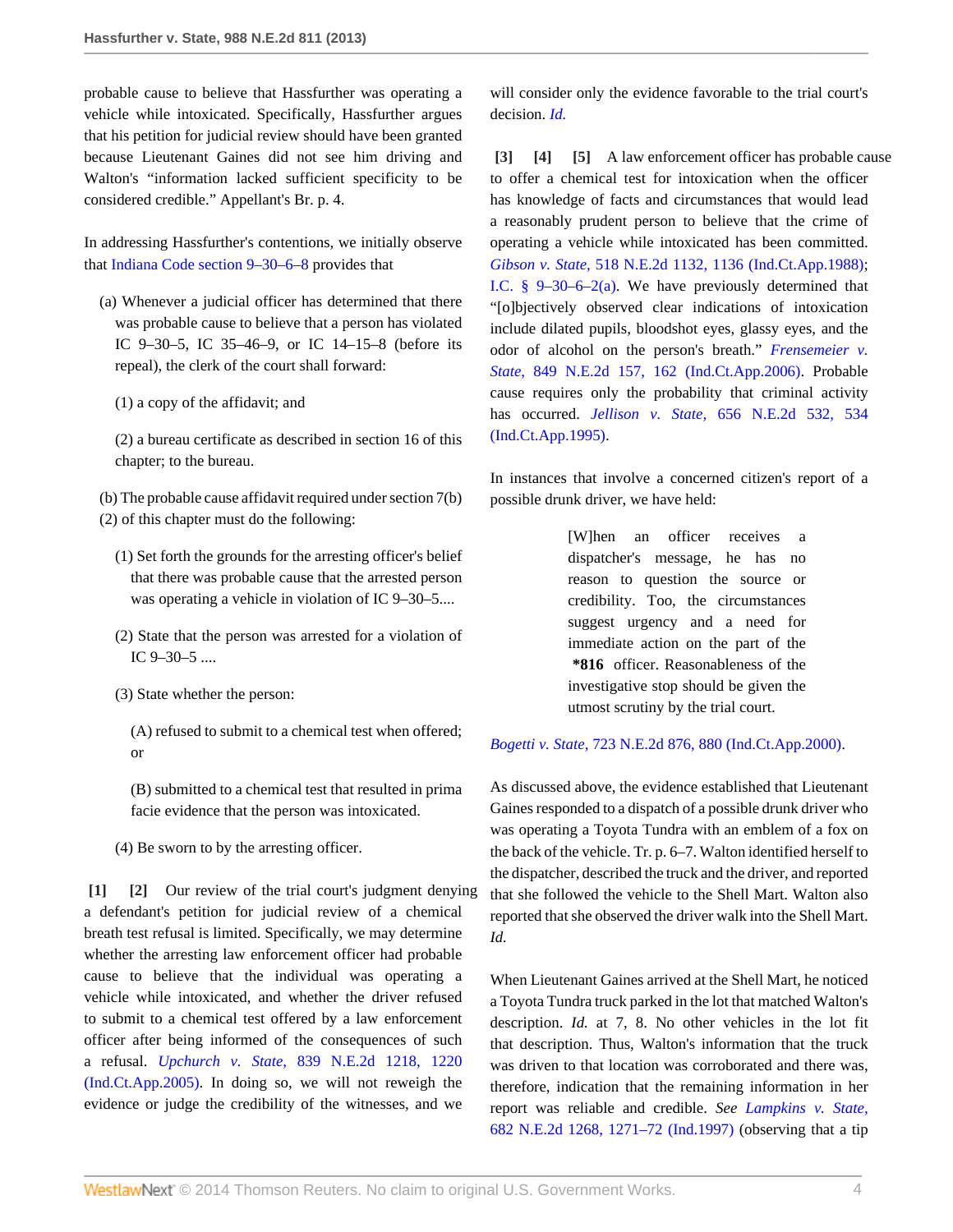was reliable when police officers were able to identify a vehicle that matched the description that an informant had provided them), *modified on other grounds,* [685 N.E.2d 698](http://www.westlaw.com/Link/Document/FullText?findType=Y&serNum=1997208098&pubNum=578&originationContext=document&vr=3.0&rs=cblt1.0&transitionType=DocumentItem&contextData=(sc.Search)) [\(Ind.1997\)](http://www.westlaw.com/Link/Document/FullText?findType=Y&serNum=1997208098&pubNum=578&originationContext=document&vr=3.0&rs=cblt1.0&transitionType=DocumentItem&contextData=(sc.Search)).

When Lieutenant Gaines encountered Hassfurther at the store, Hassfurther admitted that he was the driver of the Toyota Tundra. Tr. p. 8. Hassfurther also told Lieutenant Gaines that he "had been drinking the night before." *Id.* Lieutenant Gaines noticed that Hassfurther's speech was slurred, he smelled strongly of alcohol, and had bloodshot eyes.

<span id="page-4-0"></span>**[\[6\]](#page-1-0)** In sum, the information that the dispatcher received from Walton, Lieutenant Gaines's observations of the vehicle and Hassfurther's demeanor at the Shell Mart, and Hassfurther's admissions, were sufficient to establish that Lieutenant Gaines had probable cause to believe that Hassfurther was operating the vehicle while intoxicated. Hence, there was also probable cause for Lieutenant Gaines to offer Hassfurther a chemical test for intoxication. As a result, Hassfurther's challenges to the determination of probable cause fail.

#### *II. Implied Consent*

Hassfurther next argues that the trial court erroneously determined that he knowingly refused to take the chemical test in accordance with the implied consent laws. More particularly, Hassfurther argues that he did not "knowingly" refuse to take a chemical test for intoxication because he was not advised that his driver's license would be suspended for two years if he did not agree to take such a test. Appellant's Br. p. 6.

We first note that [Indiana Code section 9–30–6–7\(a\)](http://www.westlaw.com/Link/Document/FullText?findType=L&pubNum=1000009&cite=INS9-30-6-7&originatingDoc=Idc8860e8c6bd11e2a160cacff148223f&refType=SP&originationContext=document&vr=3.0&rs=cblt1.0&transitionType=DocumentItem&contextData=(sc.Search)#co_pp_8b3b0000958a4) provides that "[i]f a person refuses to submit to a chemical test, the arresting officer shall inform the person that refusal will result in the suspension of the person's driving privileges."

Although this statute does not specify the length of time of the suspension, [Indiana Code section 9–30–6–9](http://www.westlaw.com/Link/Document/FullText?findType=L&pubNum=1000009&cite=INS9-30-6-9&originatingDoc=Idc8860e8c6bd11e2a160cacff148223f&refType=LQ&originationContext=document&vr=3.0&rs=cblt1.0&transitionType=DocumentItem&contextData=(sc.Search)) states:

(b) If the affidavit under section 8(b)  $[9-30-6-8(b)]$  of this chapter states that a person refused to submit to a chemical test, the bureau shall suspend the driving privileges of the person:

## $(A)$  one  $(1)$  year; or

(B) if the person has at least one (1) previous conviction for operating while intoxicated, two (2) years; or

(1) until the suspension is ordered terminated under IC  $9 - 30 - 5$ .

**\*817** In *State v. Huber,* [540 N.E.2d 140, 141](http://www.westlaw.com/Link/Document/FullText?findType=Y&serNum=1989100975&pubNum=578&fi=co_pp_sp_578_141&originationContext=document&vr=3.0&rs=cblt1.0&transitionType=DocumentItem&contextData=(sc.Search)#co_pp_sp_578_141) [\(Ind.Ct.App.1989\)](http://www.westlaw.com/Link/Document/FullText?findType=Y&serNum=1989100975&pubNum=578&fi=co_pp_sp_578_141&originationContext=document&vr=3.0&rs=cblt1.0&transitionType=DocumentItem&contextData=(sc.Search)#co_pp_sp_578_141), a panel of this court determined that a police officer is required to advise a defendant of the consequences of refusing to submit to a chemical test before the refusal to take the test will result in a suspension of driving privileges. In *[Huber,](http://www.westlaw.com/Link/Document/FullText?findType=Y&serNum=1989100975&originationContext=document&vr=3.0&rs=cblt1.0&transitionType=DocumentItem&contextData=(sc.Search))* we affirmed the trial court's removal of a license suspension from the defendant's driving record based on the refusal to take a breath test because the police officer had informed the defendant that his driver's license "may," rather than "shall," be suspended for one year if he refused to take the test. *[Id.;](http://www.westlaw.com/Link/Document/FullText?findType=Y&serNum=1989100975&originationContext=document&vr=3.0&rs=cblt1.0&transitionType=DocumentItem&contextData=(sc.Search)) see also Vetor v. State,* [688 N.E.2d 1327,](http://www.westlaw.com/Link/Document/FullText?findType=Y&serNum=1997247186&pubNum=578&fi=co_pp_sp_578_1328&originationContext=document&vr=3.0&rs=cblt1.0&transitionType=DocumentItem&contextData=(sc.Search)#co_pp_sp_578_1328) [1328 \(Ind.Ct.App.1997\)](http://www.westlaw.com/Link/Document/FullText?findType=Y&serNum=1997247186&pubNum=578&fi=co_pp_sp_578_1328&originationContext=document&vr=3.0&rs=cblt1.0&transitionType=DocumentItem&contextData=(sc.Search)#co_pp_sp_578_1328) (holding that if an individual was not advised that his or her driver's license would be suspended if a chemical test for intoxication was refused, there was no valid implied consent warning and the license could not be suspended).

<span id="page-4-1"></span>**[\[7\]](#page-1-1)** In this case, because Hassfurther has a prior conviction for operating a vehicle while intoxicated, [Indiana Code](http://www.westlaw.com/Link/Document/FullText?findType=L&pubNum=1000009&cite=INS9-30-6-9&originatingDoc=Idc8860e8c6bd11e2a160cacff148223f&refType=SP&originationContext=document&vr=3.0&rs=cblt1.0&transitionType=DocumentItem&contextData=(sc.Search)#co_pp_a83b000018c76) [section 9–30–6–9\(b\)](http://www.westlaw.com/Link/Document/FullText?findType=L&pubNum=1000009&cite=INS9-30-6-9&originatingDoc=Idc8860e8c6bd11e2a160cacff148223f&refType=SP&originationContext=document&vr=3.0&rs=cblt1.0&transitionType=DocumentItem&contextData=(sc.Search)#co_pp_a83b000018c76) makes it clear that Hassfurther's license would be suspended for two years rather than one. That said, while Hassfurther maintains that his refusal to take the breath test was not knowing because the advisements on the implied consent card contained no information about a twoyear suspension in light of a prior conviction, Lieutenant Gaines testified at the hearing that he did, in fact, advise Hassfurther of that consequence. Tr. p. 20. Thus, the evidence when viewed in a light most favorable to the judgment, demonstrates that Hassfurther has failed to show that he was not adequately informed about the license suspension if he refused a chemical test. As a result, the trial court properly denied Hassfurther's petition for judicial review.

<span id="page-4-2"></span>The judgment of the trial court is affirmed.<sup>[3](#page-5-2)</sup>

[RILEY](http://www.westlaw.com/Link/Document/FullText?findType=h&pubNum=176284&cite=0130076401&originatingDoc=Idc8860e8c6bd11e2a160cacff148223f&refType=RQ&originationContext=document&vr=3.0&rs=cblt1.0&transitionType=DocumentItem&contextData=(sc.Search)), J., and [BAILEY](http://www.westlaw.com/Link/Document/FullText?findType=h&pubNum=176284&cite=0273546301&originatingDoc=Idc8860e8c6bd11e2a160cacff148223f&refType=RQ&originationContext=document&vr=3.0&rs=cblt1.0&transitionType=DocumentItem&contextData=(sc.Search)), J., concur.

(1) for: